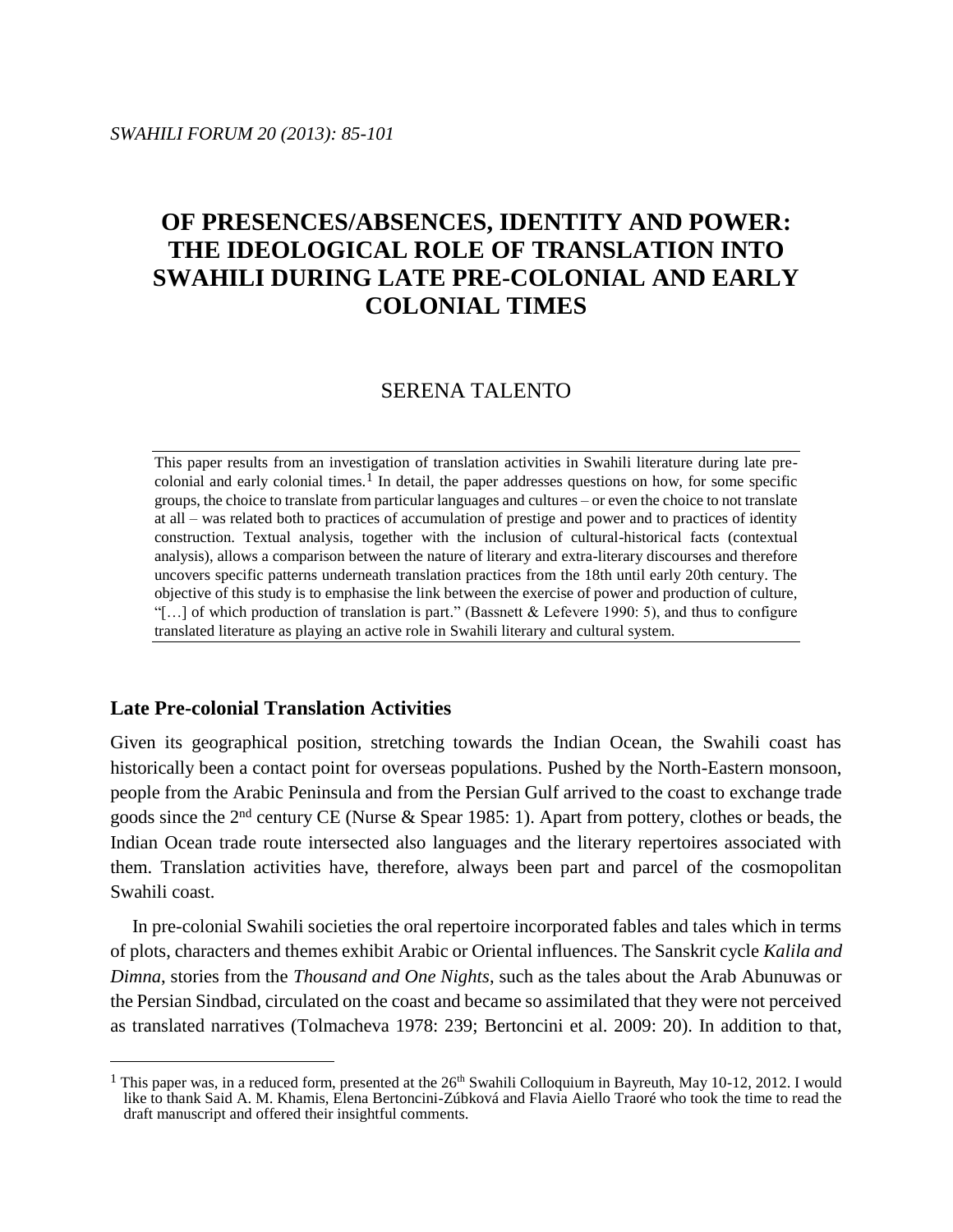translating activities played a prominent role from the very first moment in which oral productions began to be fixed with ink and paper. The oldest manuscripts of Swahili literature, *Hamziya* dated 1652 (Knappert 1979: 103, 1999: 2; Mulokozi & Sengo 1995: 1) or *Utendi wa Tambuka* (also known as *Chuo cha Herekali* or *Chuo cha Utenzi*) dated 1728 (Harries 1962: 5; Knappert 1967: 143; Mulokozi & Sengo 1995: 1) place translated texts among the very first written texts in Swahili literature.<sup>2</sup>

Nevertheless, literary criticism – that has proved to be quite involved with some post-colonial translations, such as the translation of Shakespeare's plays by Nyerere or George Orwell's *Animal Farm* by Fortunatus Kawegere, amongst others – devoted little interest to translations during precolonial times. In *Swahili beyond the boundaries*, Alamin Mazrui (2007: 124) gives a short comment about the long-lasting attitude of Swahili language to accommodate translated works. However, he also adds that we must wait until the colonial era to witness a real proliferation of translations. Furthermore, in the view of Euphrase Kezilahabi (1973: 62), the historical epics that took place in Arabia and were so massively translated during pre-colonial times had "very little relevancy to the people living in East Africa".

From these perspectives the weight of metaliterary processes as well as the ideological role of translation seem to be overlooked. Translation activities during pre-colonial times are not only to be understood as what Roman Jakobson termed "translation proper".<sup>3</sup> The verb *kufasiri/kutafsiri* (to translate) also referred to a variegated series of re-writing processes.<sup>4</sup> For a deeper understanding of translation practices in the period under discussion, appropriation or adaptation should be considered key-points. Furthermore, if we admit that Arabian narratives had no big relevance for the whole of East Africa, as Kezilahabi is inclined to think, it is hard to deny the special role they had for specific groups in East Africa as a tool to defining identities. This is indeed a point.

<sup>2</sup> It has to be added, however, that Mulokozi & Sengo (1994: 29) make note of a manuscript in the Library of the University of Dar es Salaam dated 937 AH (A.D. 1517). The "Ode to Mwana Manga" attributed to Fumo Liyongo would therefore be "the earliest manuscript of Kiswahili in existence today" (*Ibid.*) and it is not a translation.

<sup>3</sup> In the words of Jakobson (1971: 261) *translation proper* refers to "an interpretation of verbal signs by means of some other language" that is different from *intralingual translation*, "an interpretation of verbal signs by means of other signs of the same language" and from *intersemiotic translation* that is "an interpretation of verbal signs by means of signs of nonverbal sign system".

<sup>4</sup> Until the 19th century the verb *kufasiri* seems to used, almost interchangeably with *kutafsiri* and *kutarjumi*, with the sense of explaining, making intelligible and commenting. In recent times the verbs *kufasiri*/*kutafsiri* mostly seem to refer to the translation of a written text and the verb *kutarjumi* for *simultaneous interpretation.*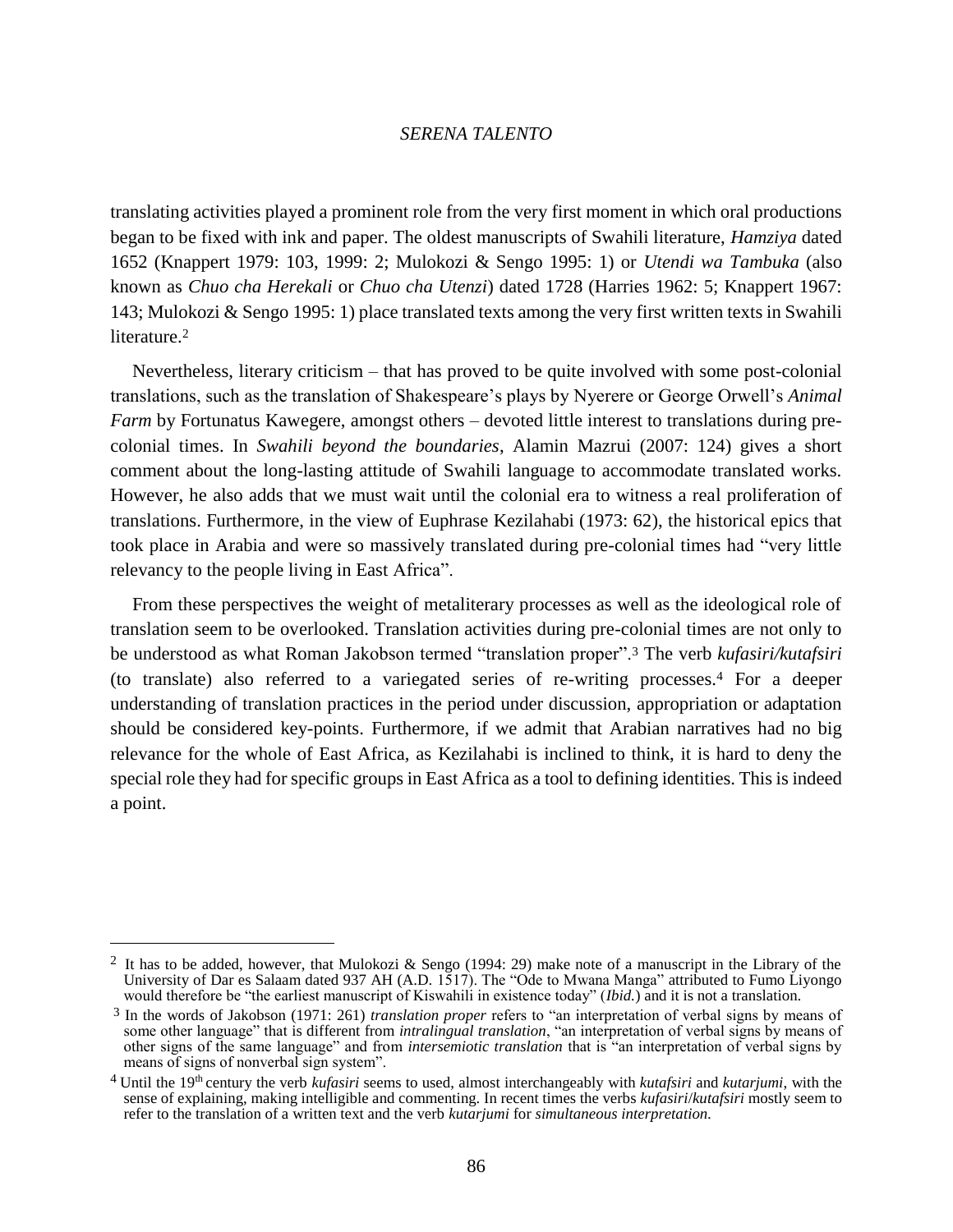## *Tendi* **from Arabia<sup>5</sup>**

Already at the end of the  $17<sup>th</sup>$  century, and during the  $18<sup>th</sup>$  and  $19<sup>th</sup>$  centuries, in a situation of increased Arabic and Islamic sensibility and influences, a great number of Arabic texts were translated or adapted into Swahili. Almost all of Swahili classical poets were involved with translation – or some forms of it. Swahili classical poetry mainly consisted of *utendi* (pl. *tendi*, also known as *utenzi*, pl. *tenzi*, in the southern Swahili dialects), an Islamic historical and heroic poetry commonly dealing with the life of the Prophet, of saints or heroes, and the wars against the unfaithful.

#### **The reference to the source**

A great number of *tendi* addresses the readers and tells them what they are going to listen<sup>6</sup> is an attempt to re-produce or to translate an Arab source, usually a *hadithi*, (tale, account, tradition), as in the examples that follow:

| Nudumu ya Kiarabu               | Of the Arabic poem                                  |  |
|---------------------------------|-----------------------------------------------------|--|
| maana khiyakalibu               | I transposed the meaning                            |  |
| na kuwayuza harubu              | and I will tell you of the war                      |  |
| ya Warumu na Rasua <sup>7</sup> | of the Byzantines and of the Prophet <sup>8</sup>   |  |
| Naandikie kikutubu              | Let me prepare and write                            |  |
| hadithi ya Kiarabu              | an Arabic story                                     |  |
| kwa khabari ya Ayubu            | the history of Job                                  |  |
| tumwa wa Mola Rasua             | apostle and prophet of the Lord                     |  |
| Hupenda kuwakhubiri             | I want to tell it to you                            |  |
| kiarabu kifasiri                | translating from Arabic                             |  |
| kwa lugha yetu dhariri          | clearly into our language                           |  |
| pasiwe yasomwelea <sup>9</sup>  | so that there may be nothing left unclear<br>to you |  |

Within the text the translators usually give details of the source they used to their audience and indicate the author of the original:

<sup>5</sup> Term coined by the Composers.

<sup>&</sup>lt;sup>6</sup> The verb to listen is used instead of to read because Swahili classical poetry was composed to be chanted/recited and not to be read (Harries 1962: 12).

<sup>7</sup> *Utendi wa Tambuka*, ('The Poem of the Battle of Tabook'), Bwana Mwengo, 1728, stanza 13.

<sup>8</sup> Lines 1 and 2 are my translation. Lines 3 and 4 are from Knappert (1958: 121).

<sup>9</sup> *Utendi wa Ayubu* ('The poem of Job') by Saiyid Umar bin Amin bin Umarb in Amin bin Nasir al-Ahdal, 1835, stanzas 2 and 3 (Allen 1971: 376-377).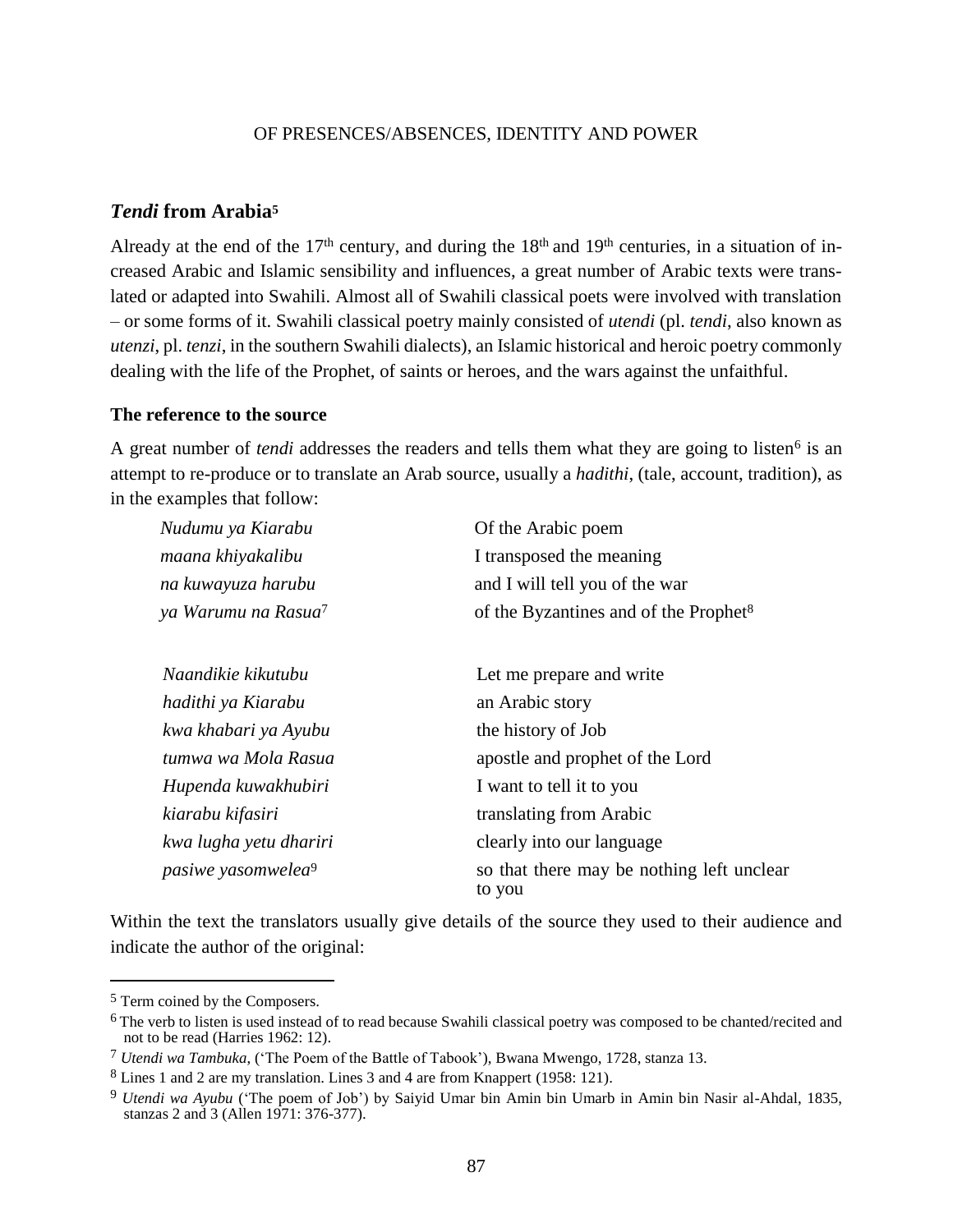| Lianna niliko nina niya          | Because I am here with the intention      |
|----------------------------------|-------------------------------------------|
| t'aka kutenda                    | wishing to make                           |
| kitenzi kya siyi Hamziya         | a versification of this Hamziya, (of) its |
| kalma                            | words                                     |
| Azitungilewo Muhammadi           | He who composed them was Mohammed,        |
| mwane Saidi                      | son of Said,                              |
| ali Abusiri utoleo wenye         | he was (from) Abusiri; (it is) a poetic   |
| $n \alpha dhima^{10}$            | product.                                  |
| Awaliye tawambiya                | I will tell you its source $(\ldots)$     |
| Alinena Abdalla                  | It was told by Abdalla                    |
| Bin Abbas Fadhwila               | son of Abbas Fadhil                       |
| Radhiyallahu taala <sup>11</sup> | (May he rest in peace)                    |

The audience is also provided with information about how the composer got involved in the act of translating. Usually he saw the story in a book in Arabic and felt a burning desire to translate it. A recurring image is that of the heart which propels the translation out of its thrill. In addition to that, common reference is made to verbs such as 'to love', *kuhibu*, *kupenda* or 'to desire', *kutamani* which underline the emotional dimension of the translation process.

| Hadithi hii jueni              | Know that this story                 |
|--------------------------------|--------------------------------------|
| naliona chuoni                 | I saw it in a book                   |
| ya zita zali Yemeni            | is about the Yemeni wars             |
| zamani zake Bashairi           | in the days of the Prophet           |
|                                |                                      |
| Hapenda kuyabadilikwa          | I want to change it                  |
| kwa lugha ya Kiswahili         | into the Swahili language            |
| kiarabu ni halili              | Arabic is lawful                     |
| wajuao kutafsiri <sup>12</sup> | for those who know how to translate. |

<sup>&</sup>lt;sup>10</sup> *Hamziya*, ('The Poem of Hamziya'), Sayyid Aidharusi bin Athumani, 1652, stanzas 6 and 7 (Knappert 1968: 59).

<sup>&</sup>lt;sup>11</sup> *Utendi wa Qiyama*, ('The Last Judgment'), Hemedi Abdallah bin Said el-Buhry, 19<sup>th</sup> century, stanzas 14 and 15 (Allen 1971: 440-442).

<sup>12</sup> *Utenzi wa Ras il-Ghuli*, ('The Poem of the Demon's Head'), Sheikh Mgeni bin Faqihi, 1855, stanzas 26 and 29 (Harries 1962: 7-8).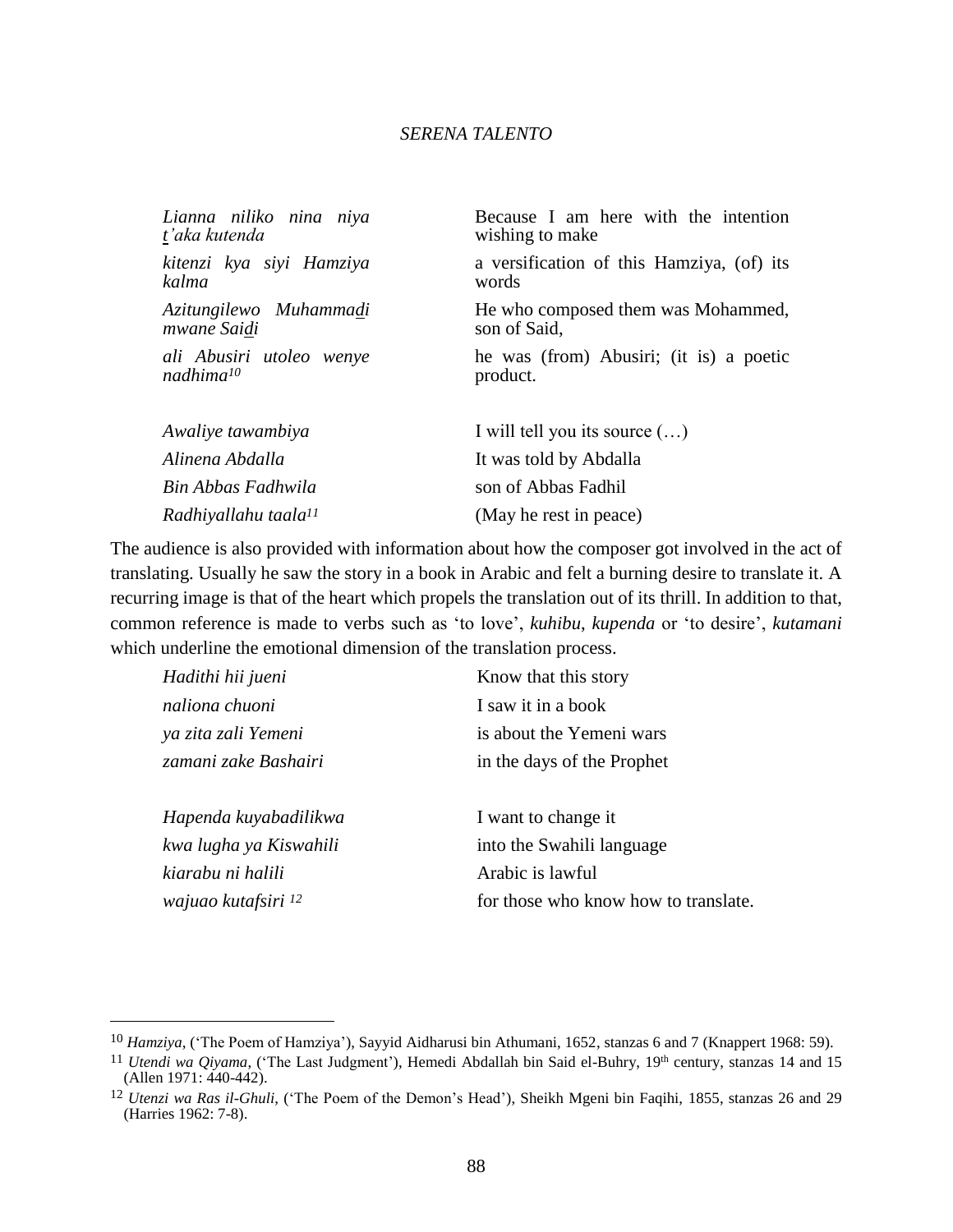| Mbwene hadithi chuoni              | I saw in a book a story            |
|------------------------------------|------------------------------------|
| ya tangu tumwa amini               | of the time of the Prophet         |
| moyowa ukatamani                   | and my heart longed                |
| lugha kuwagauziya <sup>13</sup>    | to translate it for you            |
| Niyawenepo chuoni,                 | When I saw it in the book,         |
| Moyo wangu hatamani                | My heart desired                   |
| Kubadili kimangani                 | To translate it out of the Arabic, |
| Kwa kisawahili kuioa <sup>14</sup> | And write it in Swahili            |

Having made reference to pre-existing sources, the reader is, during the narration, reminded of the origin of the poem by phrases of the kind "the Sheikh said", "the writer of the book said" or "I read in the book that […]" (Allen 1971: 22). During the composition the translators stress the point that they are just repeating, retelling the fruit of some other's genius.

| Napenda kuidhukuri                | I like to recall it       |
|-----------------------------------|---------------------------|
| hadithi kutadhakari               | and repeat the story      |
| bi qauli 'ljafari                 | as it is told by Jaafar   |
| Mmaka asiyo tuwa <sup>15</sup>    | of Mecca                  |
| Mbwene hadithi kitoto             | In a small book           |
| Kina maneno mazito                | I found tidings of weight |
| Kina na sifa za moto              | an account of the fire    |
| Nanyi tawahadithiya <sup>16</sup> | and I will rehearse it    |

This emphasis on the re-telling compels the translator to clarify that every single word of the composition comes from another text. This is exemplified in the following stanza from *Utendi wa Ayubu*, in which the author says that all that he has written comes from another text and that he has cared to leave nothing out of it:

<sup>13</sup> *Utendi wa Ngamia na Paa*, ('The Poem of the Camel and the Gazelle'), n.a., 19th century, stanza 60 (Allen 1971: 86-87).

<sup>14</sup> *Utendi wa Shufaka*, ('The Poem of Compassion'), n.a., 19th century, stanza 45 (Werner 1918: 122).

<sup>&</sup>lt;sup>15</sup>*Utendi wa Ngamia na Paa*, ('The Poem of the Camel and the Gazelle'), n.a., 19<sup>th</sup> century, stanza 63 (Allen 1971: 88). (translation by the author).

<sup>&</sup>lt;sup>16</sup> *Utendi wa Qiyama*, ('The Last Judgement'), Hemedi Abdallah bin Said el-Buhry, 19<sup>th</sup> century, stanza 12 (Allen  $1971: 440 - 441$ ).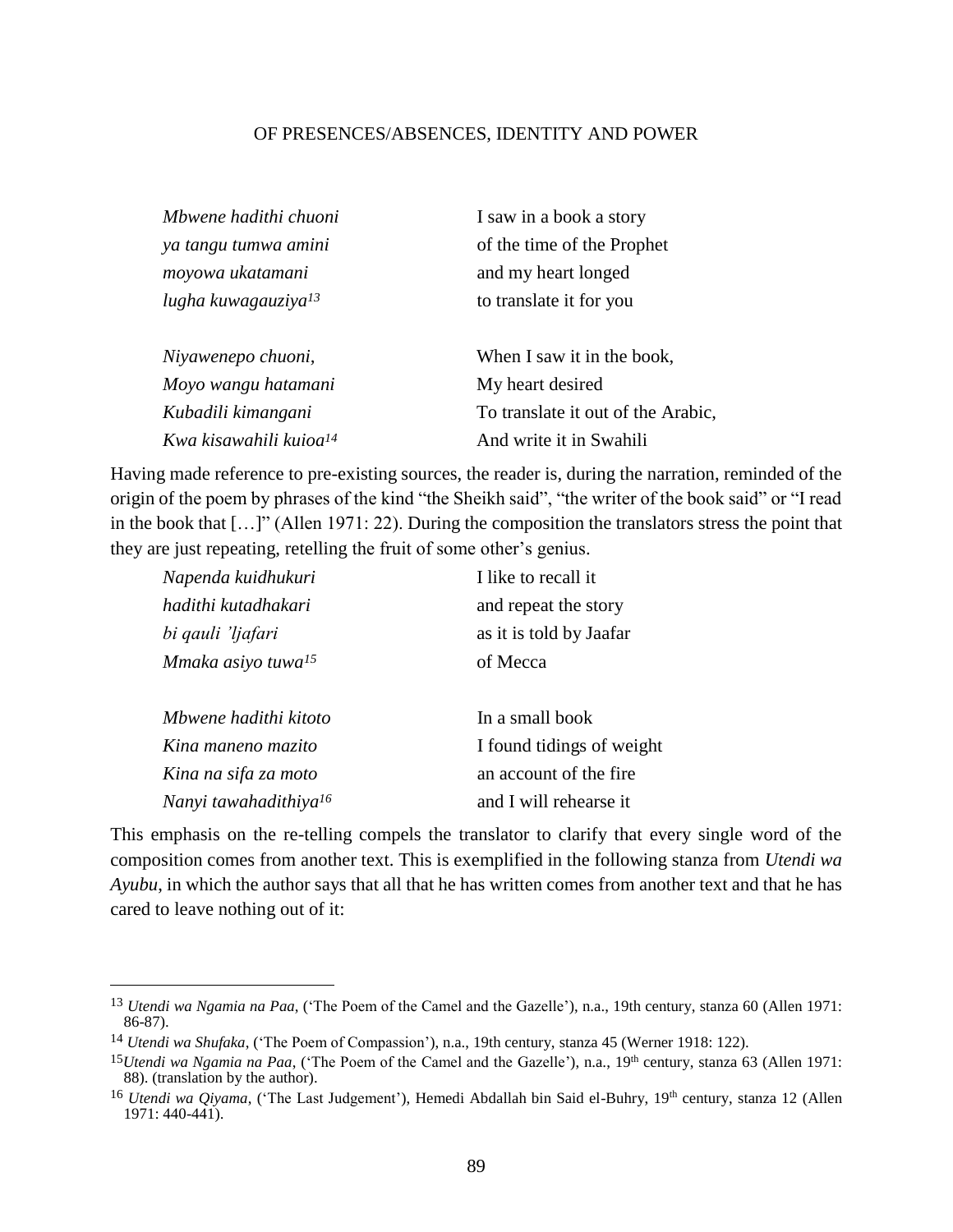| kinudhumu kikutubu               | As I composed and wrote   |
|----------------------------------|---------------------------|
| yote katika kitabu               | all that is in the book   |
| kabadili kiarabu                 | I turned it from Arabic   |
| kiswahili kawambia               | and I tell you in Swahili |
| Tumeyaona zuoni                  | we found it in books      |
| na katika Qurani                 | and in the Koran          |
| na nyingi angaliani              | observe that              |
| sikusaza neno moja <sup>17</sup> | I have left out nothing   |

Authorship is differentiated and the role definition between original author and translator is left unambiguous within the text.

## **The Reference to the Act of Translating**

 $\overline{a}$ 

Another feature that comes from the reading of some *tendi* is the ample references Swahili translators make to the act and craft of translating. As in the example from *Utenzi wa Ras il-Ghuli*, translators talk of the pleasing and meditative exercise of translation, which is conceived as a task or responsibility:

| Haona kunipendeza                  | I found that it pleased me                |
|------------------------------------|-------------------------------------------|
| hifikiri nikiwaza                  | thinking and considering it               |
| moyoni nikielekeza                 | I set my heart                            |
| maneno kuyafasiri                  | to translating these words.               |
|                                    |                                           |
| Ndipo mi kujikalifu                | And so I exercised myself <sup>18</sup>   |
| kiarabu kuakifu                    | by changing the Arabic                    |
| maneno kuyasanifu                  | composing the words                       |
| niwape zote habari <sup>19</sup> . | so that I might give them the whole story |
|                                    |                                           |

<sup>17</sup> *Utendi wa Ayubu*, ('The Poem of Job'), Saiyid Umar bin Amin bin Umarb bin Amin bin Nasir al-Ahdal, 1835, stanzas 6 and 379 (Allen 1971: 376-377; 422-423).

<sup>18</sup> In the text, Harries gives the translation of *kujikalifu* as 'to exercise oneself', but in the Dictionary of Literary Swahili by Jan Knappert and Leo van Kessel (2010: 211) the entry *kujikalifu* has also the meaning of 'to give oneself a responsibility or a task.'

<sup>19</sup> *Utenzi wa Ras il-Ghuli*, The Poem of the Demon's Head', Sheikh Mgeni bin Faqihi, 1855, stanzas 28 and 30 (Harries 1962: 7).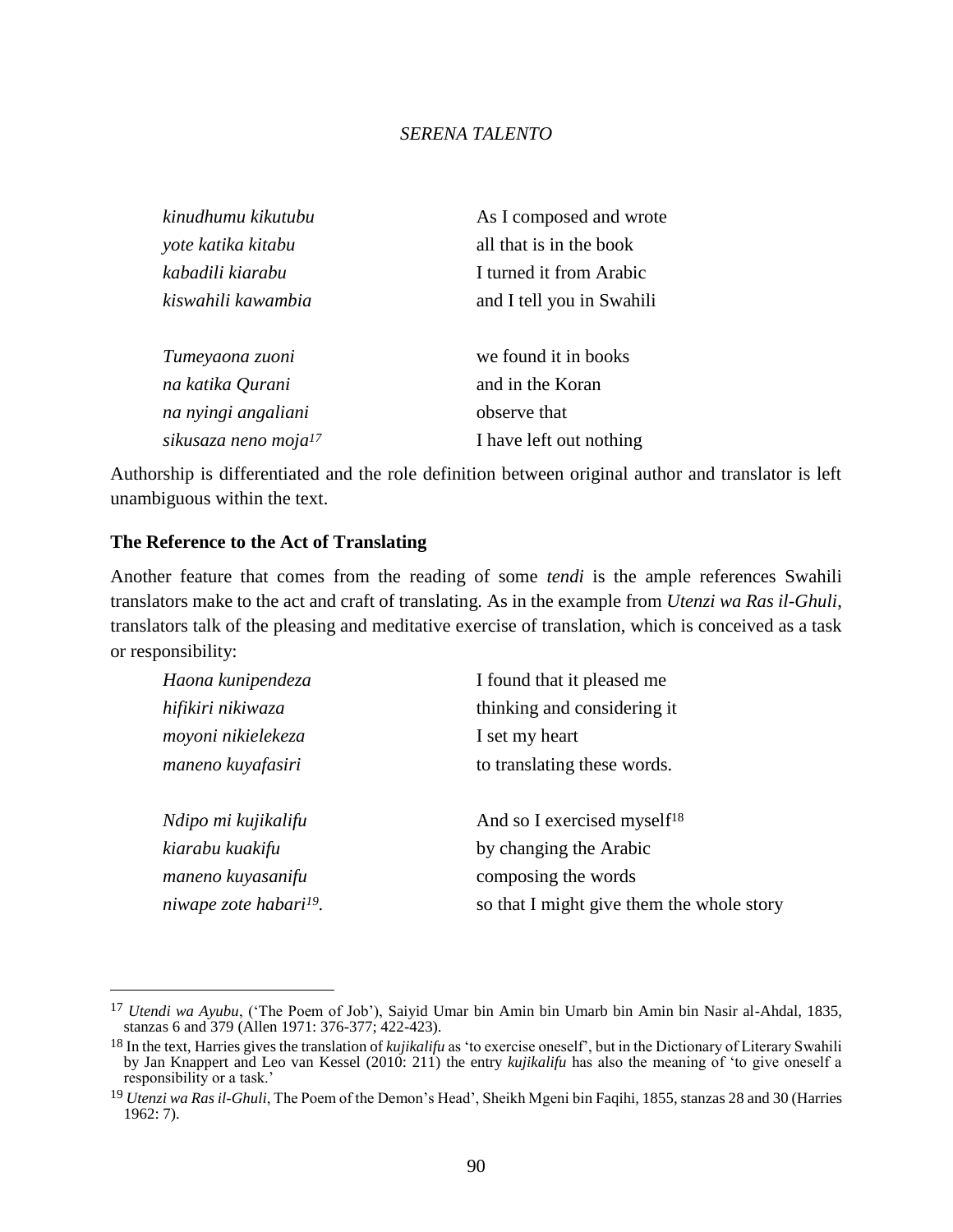Or they talk of the ability, competence and talent they have for translating and reach the meaning:

| Kufasiri nimeweza              | I can translate it           |
|--------------------------------|------------------------------|
| lugha yetu kuweleza            | and explain it in our speech |
| na nyinyi mkisikiza            | and if you attend            |
| yote myafahamia <sup>20</sup>  | all will be clear to you     |
| Kisoma sana kitabu             | With care did I read it      |
| pana hadithi ajabu             | a tale full of wonder        |
| yandishiwe Kiarabu             | in that Arabic book          |
| maana yakaneleya <sup>21</sup> | and I reached to its meaning |

*Tendi* are usually accompanied by a set of information relating to the translation activity: the background, its implementation, its motivation. On this basis, we could arrive at the conclusion that the writers of these poems want to be seen as translators and want to be seen as fully involved with translation activities. Actually, the translators give their names, and therefore show their identities, in the body of the poem as in these examples below:

| Na mtarajimu ni 'aini na ye<br>na dali                 | And the translator is 'ayn and y and d  |
|--------------------------------------------------------|-----------------------------------------|
| re wau na sini zaziwae na<br>Uthaima <sup>22</sup>     | r, w and s; he who was born by Uthayma. |
| Aliyo fasiri mimu hee mimu<br>na dali                  | He who translated it, is Mohammed,      |
| mwana wa Jambeni Bakarii<br>ndiye hakika <sup>23</sup> | the son of Jambeni Bakarii, in truth    |

<sup>20</sup> *Utendi wa Ayubu*, ('The Poem of Job'), Saiyid Umar bin Amin bin Umarb bin Amin bin Nasir al-Ahdal, 1835, stanza 5 (Allen 1971: 376-377). In this example also emerges the purpose of dissemination to a wider audience. The scope of *tendi*, as most of Swahili poetry, was mainly didactic. They were intended to give instruction on social behaviour and on religious practices (Harries 1962: 24). This moral-didactic function identifies the *utendi*, as Vierke (2011: 437) has suggested, as a "public text" used in (semi) public occasions in order to spread values and knowledge conveyed in a language that was familiar "rather than the more exclusive Arabic" (Ibid.).

<sup>&</sup>lt;sup>21</sup>*Utendi wa Qiyama*, ('The Last Judgement'), Hemedi Abdallah bin Said el-Buhry, 19<sup>th</sup> century, stanza 10 (Allen  $1971: 440 - 441$ .

<sup>22</sup> *Hamziya*, ('The Poem of Hamziya'), Sayyid Aidharusi bin Athumani, 1652, stanza 482 (Knappert 1968: 54).

<sup>23</sup> U Mbali Suadu, ('Far away is Felicity'), Mohammed bin Jambe(i)ni Al-Bakari, 1852, stanza 84 (Knappert 1971: 160-161).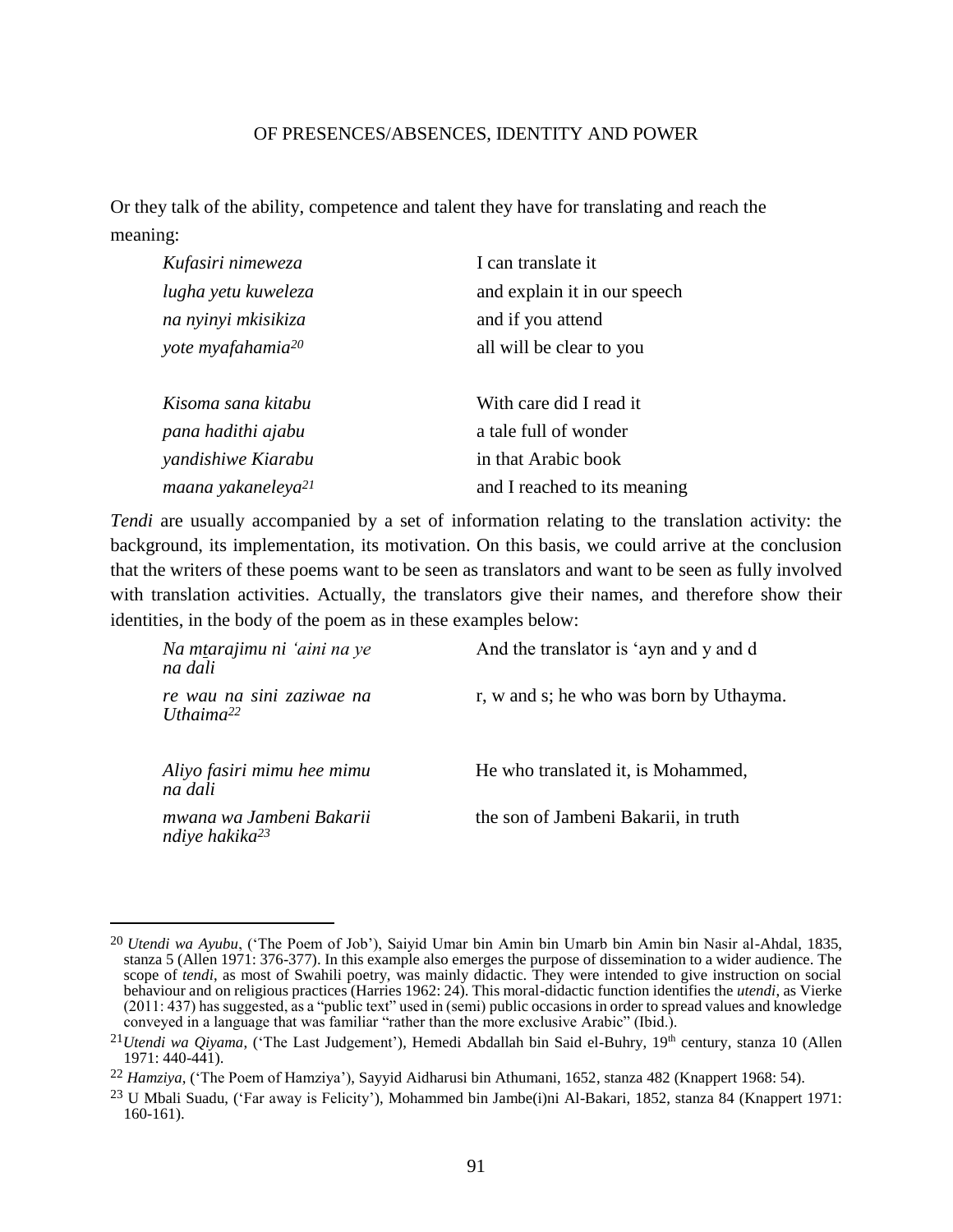#### **Translations Doubted**

 $\overline{a}$ 

Can we totally believe the words of the authors when they define themselves as translators or when they speak of their work in terms of and only of a translation?

In some cases, as in the case of *Utenzi wa Ras il-Ghulii,* an attested source exists and has been traced. However, the source is only as a point of departure. Translators used the general topic of other poems to build a completely new poem that cannot be termed a translation in its strict sense, but rather a poem inspired by another text.<sup>24</sup>

In other cases, the very indication of the source is to be questioned. Even if for some poems the original manuscripts have been found (as in the case of *Hamziya* or *U Mbali Suadu*) in some others none of the versions discovered could be appointed as the source for the Swahili narratives, despite the fact that the composers affirm the poem is the translation of an Arabic text from which nothing has been left out. That is the case for *Utendi wa Tambuka*, *Utendi wa Ayubu*, *Utendi wa Miqidadi na Mayasa* or *Utendi wa Qiyama*, for which no direct sources have been traced yet. In those cases we are presumably dealing with pseudo-translation that Paolo Rambelli refers to as "a targetoriented practice of imitative compositions which results in texts that are perceived as translations but which are not, as they usually lack an actual source text" (Rambelli 2009: 208-209).

To put it in other words, pseudo-translation is an original and creative work published by an author as a translated work. The non-existence of Arabic manuscripts corresponding to the Swahili story or the fact that when an Arabic counterpart is found, it is usually much shorter that the Swahili text (Allen 1971: 144), and the fact that the Arabic works on Islamic traditions are generally in prose and not in poetry (Knappert 1983: 48), should make us feel confident in talking of *utendi* as creative and original works. Pseudo-translations are extremely symptomatic of an interest the target culture has in the source culture on the whole rather than in the specific literary expression of it and usually occur when political and social transformation takes place (Rambelli 2009: 211).

## **(Re)inventing and Adapting: Translation and Identity Construction**

We are now at the question "*why* translations were produced in a particular social time and place", (Pym 1998: ix, italics in original) that is what Anthony Pym defines "social causation" (*Ibid.*). In this case the question is, what was the role of such a big number of Arabic translations or pseudotranslations or poems inspired by other texts or narratives? Such a massive "import" of Islamic works has generally been considered as an obvious consequence of Islamisation. Although it cannot be denied that the histories of the Prophet, his family and followers were meant to give moral

<sup>&</sup>lt;sup>24</sup> This is a kind of rewriting, a process that James Holmes defines a "metaliterary process", as a poem inspired by another poem, poem about poem, prose translation, verse translation, imitation (1988: 23-24).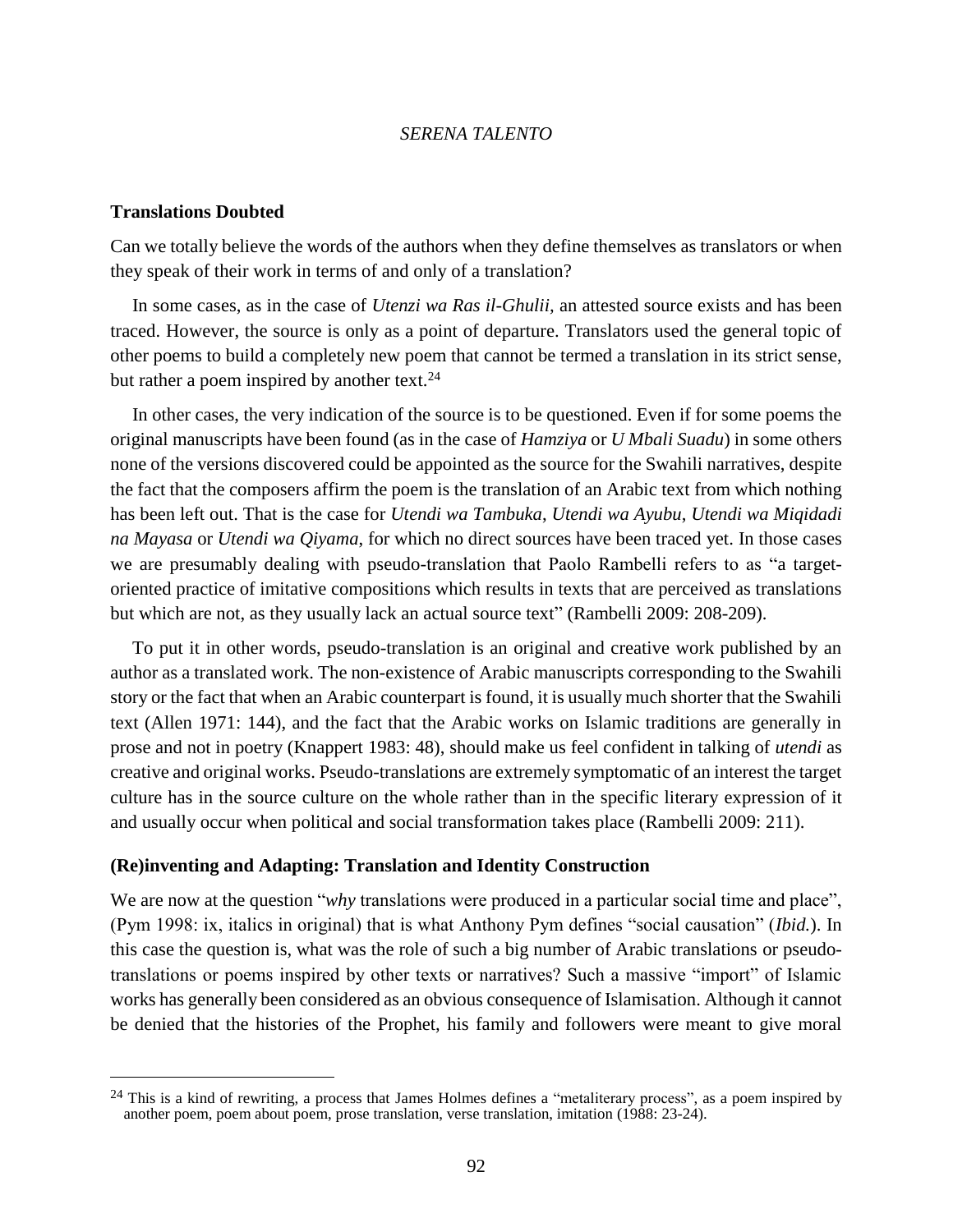instructions and to propagate the Islamic faith on the whole (Knappert 1999: v), new perspectives could be added.

The over-emphasis on a link with external sources – even in those cases where no real original has been found – is not a negligible factor and it was a common trend in extra-literary discourses from specific groups. In the formation of Swahili societies and later in the maintaining of the established order, the "myth of foreignness" – that is the myth of foreign origin as from Persia,<sup>25</sup> Syria,<sup>26</sup> Hymiar<sup>27</sup> or Yemen<sup>28</sup> – played a special role and served as a factor to accumulate prestige. The myth led to "a construct of specialty" (Rothman 2002: 89) and was a tool apt at regulating the interaction between opposite social forces of absorption and differentiation. These forces clashed in the social construct that opposed *Waungwana*, 'civilised' and *Washenzi* 'uncultured', usually applied to hinterland groups and non-Muslim.<sup>29</sup> The élites have traditionally defined themselves in relation to foreign models, and receptivity to foreign influence was often viewed as a virtue. The myth of ancestry based on immigration from places located within the Arabic Peninsula was used by the élite (or by those who aspired to become members of the élite) to maintain social cohesion and to give them an aura of aristocracy. Genealogy was used to measure status even in cases when it could not be considered "biologically or historically true" (Horton & Middleton 2000: 5).

The emphasis on external origins and affiliations came back to the fore more dramatically during the 19th century. The influence from Arabic word experienced a considerable reinforcement, indeed, as it was perceivable from architecture, clothing, affiliation and, more importantly in the revisions of chronologies and chronicles (Nurse & Spear 1985: 30; Spear 1984: 292) which were used to establish the social and political prominence of the ruling clan (Tolmacheva 1978: 237). <sup>30</sup>

In this overall context, translations – together with chronologies and chronicles – were used by the élite to promote social cohesion among members and to appropriate alleged superior identities. The translation in itself, in its physical and symbolic value was an attribute of prestige. This idea becomes concrete when one looks at some of the first lines of the pseudo-translation:

<sup>25</sup> As in the Chronicles of Kilwa (Freeman-Grenville 1962: 75), Mogadiscio (Cerulli 1957: I/26, 97-98), Vumba, Mombasa, Pemba, Zanzibar, Tumbatu, Mafia (Pouwels 1984: 258), Tungi sultanate (Rzewuski 1991: 193, 207).

<sup>26</sup> As in the Chronicle of Pate (Pouwels 1984: 258).

<sup>27</sup> As in Kitab az-Zanuj (Pouwels 1984: 258).

<sup>28</sup> As in the chronicles of the Bajuni (Pouwels 1984: 258).

<sup>29</sup> For a more detailed discussion of *waungwana/washenzi* ideology see Nurse and Spear (1985: 23-25) and Horton & Middleton (2000: 17-23).

 $30$  An increased Arab influence is mainly in connection with the relocation of the capital of the Omani Sultanate in Zanzibar by the Oman Sultan Seyyid Said in 1832 (Mulokozi 1982: 27). The establishment of the capital of the Busaidi sultanate in Zanzibar was followed by migratory waves from Oman and Hadramawt to Zanzibar and the East African coast in general, which had considerable influence upon the culture and political structure of the coastal region. Cf. Horton & Middleton 2000: 21, 185-187; Saavedra-Casco 2007: 51.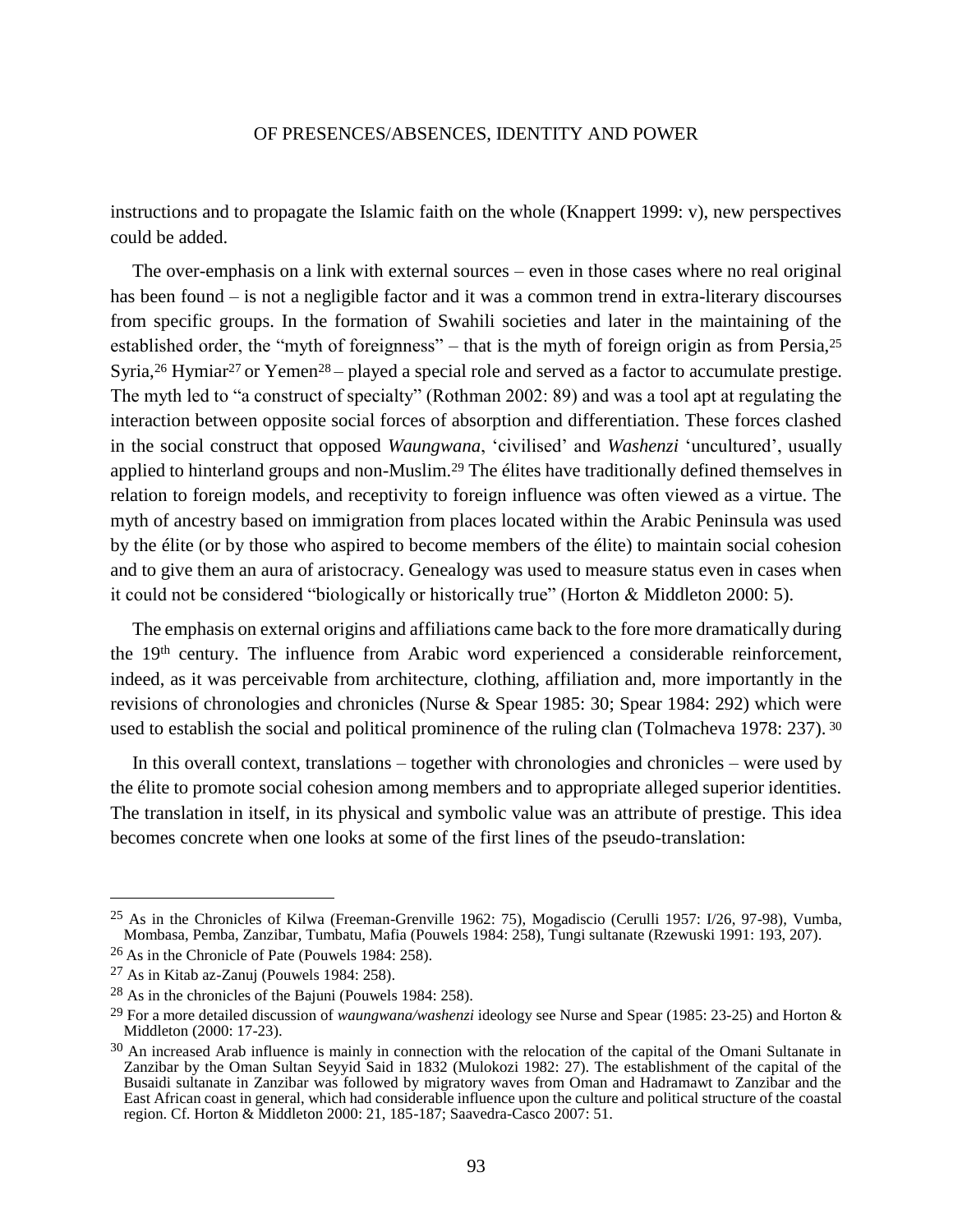| Mbwene fumo kuitaka             | I saw the king who wanted                 |
|---------------------------------|-------------------------------------------|
| hadithi ya Nabiyaka             | the tradition of the Holy Prophet         |
| aiwenepo Tambuka                | when he had seen Tabuk                    |
| muno ikamutibia                 | he greatly admired it                     |
| Kimaliza kuihibu                | When he finished (reading it) he loved it |
| hadithi ya Kiarabu              | the tradition in Arabic                   |
| kanitami kukutubu               | and he called me to write                 |
| tafusiri kinambia <sup>31</sup> | "Translate" he told me                    |

In the quotation above, the king is described as able to reading Arabic. Nevertheless he wants, he desires to *possess* the text in translation, and appoints someone else to translate it. He wants to possess and appropriate knowledge and the prestige associated with the knowledge contained in the book.

At this juncture it could be emphasised that the access to Arabic books was already something which only "privileged" people could afford. To possess a text or to deal with it, materially, was a symbol for prestige. As Saavedra-Casco (2007: 41) has observed, books written in Arabic:

[...] were handed down from fathers to sons and became a patrimony for certain clans versed in specific knowledge and for whom these books were part of the tools needed for exercising their activities. […] obtaining these books was no easy task, for it was necessary to import them from very distant lands such as Syria or Egypt. Only wealthy families from northern cities such as Siyu, Pate, and Lamu could buy religious books […].

The observation on the material and symbolic prestige associate with a text, and in this case with a translated text, reminds us of what the renowned Israeli translation scholar Even-Zohar (1996: 43) termed the "indispensabilia of power", referring to possessing versus not-possessing a literature as a way to exercise cultural power.

## **Dislocated Presences**

 $\overline{a}$ 

Translations served as dislocated presences stipulating connections with cultures and ideologies far in time and space. The living presence of the translation served as an additional tool to exhibit external linkages and therefore the intrinsic qualities that elevated people at the *uungwana* (civility) level.

<sup>31</sup> *Utendi wa Tambuka*, ('The Poem of the Battle of Tabook'), Bwana Mwengo, 1728, stanzas 7 and 8 (Knappert 1958: 121).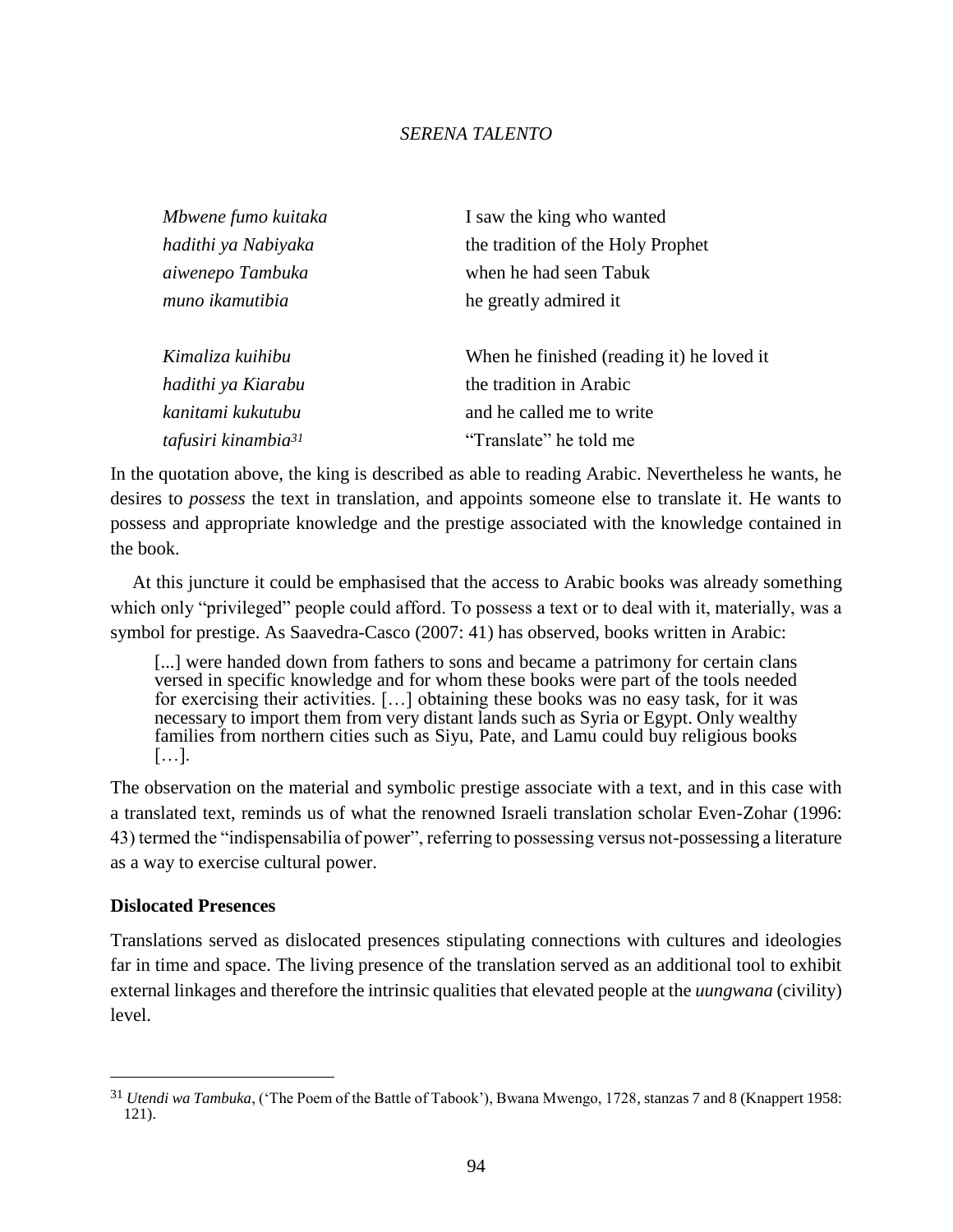During the 18<sup>th</sup> and 19<sup>th</sup> centuries, translating activities were not at the margins of literary activities, and being a translator while being a poet was a positive attribute and a mark of cosmopolitan culture. Swahili writers wanted to be seen as engaged in translation even in those cases when we could not speak of translation *stricto senso*. <sup>32</sup> The tendency to claim that the poem that was going to be recited had once been seen in an ancient Arabic book became a common trend for a number of pre-colonial translations. And it was so deep-rooted that Mwana Bukhalasi, in her *Utendi wa Masahibu*, was urged to specify that the tale in question should not be considered as a translation. Incidentally, she refers to the fact that her tale was not read in a book:

| Khadalika fahamuni             | Understand further,                    |
|--------------------------------|----------------------------------------|
| hadithi hini wendani           | that this story, my friends            |
| sikusoma zitabuni              | I did not read in books                |
| ni hadithi kupokea             | it is a traditional tale <sup>33</sup> |
|                                |                                        |
| Ni kigano hutolewa             | It was handed down                     |
| makwetu tukaambiwa             | we were told it in our home            |
| huyuza yaliyokuwa              | it describes events                    |
| miaka ya zamania <sup>34</sup> |                                        |

## **Early Colonial Translation Activities**

 $\overline{a}$ 

#### **Purposeful Absence in Poetry by Europeans**

The dislocated presence translations embodied in pre-colonial times is overturn at the coming of the Europeans by what could be termed a purposeful absence. Prior to going further in explaining what is meant here with 'purposeful absence', it should be clarified that a systematic observation of translation activities implies not only the study of selection principles but also the study of what has not been selected and therefore silenced (Lambert 2006: 88).

With the advent of European colonialism another massive transfusion of translated texts happens, most of which – apart from Scriptures translations – results in scholastic European

 $32$  This was also the case for a more recent poet, Muhammad Kijumwa. Knappert (1999: 158) says that in presenting transcriptions of poems to Europeans, Kijumwa used to pretend that "he was only the copyist and that the author was a famous poet who had lived long ago. Today we know that Kijumwa himself was the author, who thought that his patrons, Werner, Hichens, Williamson and Dammann, were solely interested in the 'classical' authors of the eighteenth."

<sup>&</sup>lt;sup>33</sup> This line was not translated in the text by Allen given as reference. (translation by the author).

<sup>34</sup> *Utendi wa Masahibu*, ('The Poem of Adversity'), Mwana Bukhalasi, n.d., stanzas 10 and 11 (Allen, 1971: 132-133).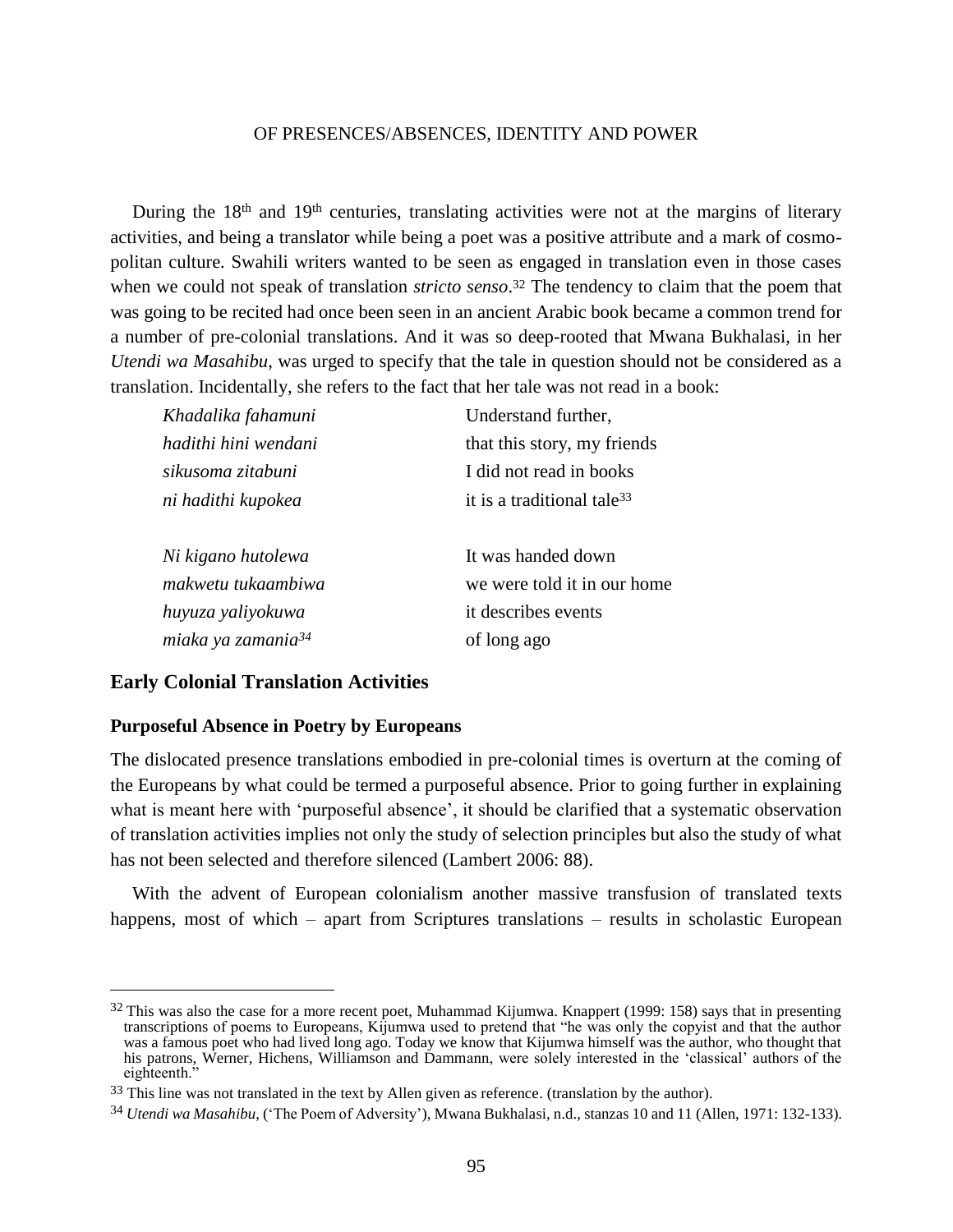classics (Bertoncini et al. 2009: 30-31).<sup>35</sup> What is striking about the translation practices of this specific period is an almost complete absence of Europeans in poetry activities.<sup>36</sup> European poetry was usually discarded as a potential source text in favour of prose and theatre. A number of reasons could be considered.

It is possible that Europeans decided not to compete with very long-lasting traditions. They were fully aware of the precious heritage Swahili people had in terms of poetic works. Proof of it is the systematic collection and purchasing of the manuscripts of Swahili poetry started at the end of the 19<sup>th</sup> century. In the early colonial phase Europeans inspect and take possession of the culture of the other. European missionaries, anthropologists, linguists jostle to buy and possess the manuscripts of the poems they were told, to possess what made the "other" a person of letters. The massive poem registration confronted a one-sided exchange. It was not a give and take, it was only a taking and a purposeful not giving.

It is true that colonial subjugation practices made use of cultural products to create the colonial subject (Niranjana 1992). In the same breath, translations served to corroborate the invented prestige and to reinforce imperialist power hierarchies. During colonialism it is mainly Europeans – in other words external agents - who had the right to be translators, while Swahili writers could only help and assist. And the European classics that so profusely were translated, were urgently inserted in the classroom curricula.

Put in the framework of the status of Swahili language, that was being standardised by an exogenous committee, and in the framework of the African subject who was allowed (microscopic) space within the dominant society only on the condition that he had received Western education, translations were intended to differentiate and educate. In this light translations were "prototypes"

<sup>&</sup>lt;sup>35</sup> In the context of this paper Scripture translations will not be dealt with. However, a short note may be added. Rev. Dr. Johann Ludwig Krapf, a German missionary of the Church Missionary Society, arrived in Zanzibar in 1844 and the activity of Scripture translations started shortly after. Krapf translated in Kimwita Swahili the New Testament in 1846 (which was not published) and the Genesis which was published in 1847 (Mojola 2000: 511). A number of other books, as the Book of Jonah, the Psalms, selections from the Gospel and the Epistles, Deuteronomy, Chronicles were translated by Krapf, Rebmann, Taylor and Binns and published between 1878 and 1909 whereas the translation of the entire Bible was completed in 1914 (Ivi: 512). On the Southern portion of the Swahili coast, Bishop Steere of the Universities' Mission to Central Africa (UMCA) translated in Kiunguja Swahili parts of the Old and New Testaments from 1868 until 1881 (Ivi: 514). His texts "became the foundation of the Church on the coast" (Sundkler & Steed 2000: 525). Incidentally, another Christian missionary who worked for the UMCA, Canon Godfrey Dale, was also the translator of the first complete translation of the Quran published as Tafsiri ya Kurani ya Kiarabu kwa lugha ya Kiswahili pamoja na Dibaji na Maelezo Machache in 1923 (Lacunza-Balda 1997: 96-97). For a general overview of the translation of the Bible into Swahili through history please see Mojola 2000. For further insights about the topic of translations of the Quran and the critical responses to and different readings of the different versions please refer to Lacunza-Balda (1997).

<sup>36</sup> A similar case is detected by Toury in his book *Descriptive Translation Studies and beyond* (1995: 115-116). In chapter 6 Toury discusses how Shakespeare's sonnets took much more time to be translated than his plays. A possible reason is, in the scholar's view, that the sonnet had a long-lasting tradition in the Hebrew system, and this prevented the acceptance or simply the release of this genre within the Hebrew literary system.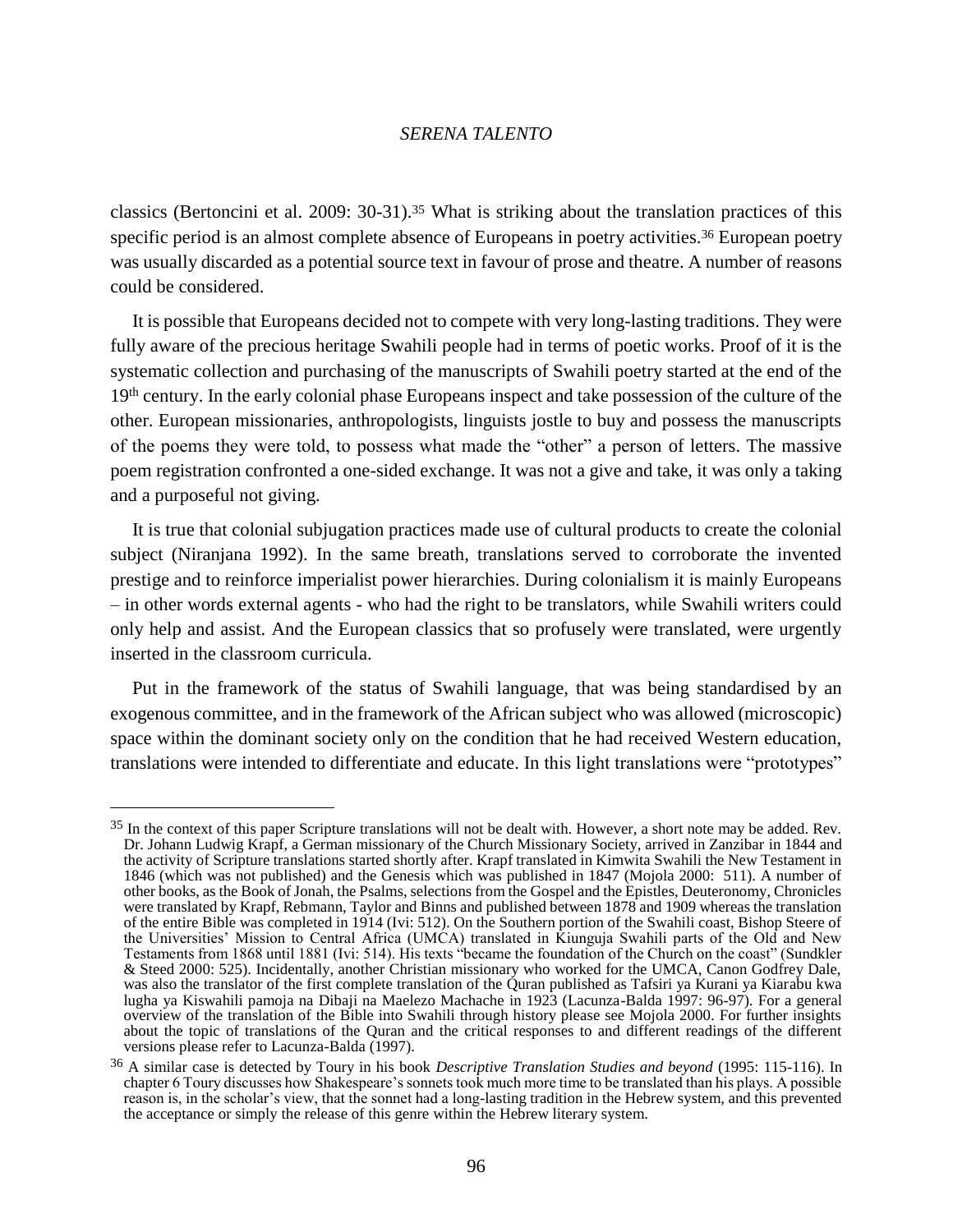offered to give consumers literary lessons. Translations were fixing and spreading the linguistic and literary ideal by which Swahili people "were now expected to abide" (Mazrui & Shariff 1994: 75) at least up to the early years of independence.<sup>37</sup>

The choice and non-choice of texts are related to questions of construction of self-image. Translations create images (of the self and/or of the other) that will affect the understanding of the culture represented (or deleted) in the translation activity. According to the American scholar Maria Tymoczko (1999: 18), "translation form images of whole cultures and peoples, as well as of individual authors or texts, images that in turn come to function as reality*.*"

If, as previously discussed, possessing or not-possessing a literature, or in this case a literary repertoire, is considered an "indispensabilia of power" it could be argued that the European absence in translating poetry should be associated to the need Europeans had to present something new. If they were going to show literary and cultural prestige, and if they wanted to differentiate themselves from their colonial subjects – even on a literary basis – they had to give the idea they possessed something which the Swahilis were supposed to have not, and thence prose and theatre.

We have to wait until 1952 to have the poetic silence in translation activities broken. At that date Shaaban Robert published the translation of the *Rubaiyat* by Omar Khayyam, *Omar Khayyam Kwa Kiswahili*. <sup>38</sup> Even though Shaaban Robert used the English version of Edward Fitzgerald and in spite of the fact that the translation was published in London, the fact remains, however, that it is a poetic text translated in a poetic void (in terms of translation) by a fervent defender of the Swahili language, who considered Swahili as a pan-language well before the debate on this issue became a topic question. This example leads us quite far in terms of time from the context we are considering.

However, it is useful in introducing the idea of poetry as the place where resistance could be enacted. Indeed, a school of thought recognizes the *tendi* dealing with the wars against the unfaithful as poetry of resistance. The adoption of Islamic plots dealing with wars is supposed to date back long before the 18<sup>th</sup> century. Andrei Zhukov (2004: 5) explains the appearance of such plots as an attempt of Swahili towns to resist Portuguese "that is Christians" (*Ibid.*). This view was anticipated by Mugyabuso Mulokozi and Tigiti Sengo (1995: 80) who suggested to look at *Utendi wa Tambuka* – a text depicting the first victory of Islamic forces against Christians – *Hamziyya* or *Siri 'lAsirari*, as reflecting the resistance to the Portuguese trying to enter the coastal towns scenario. When switching to the 19<sup>th</sup> century, that is the period on which we are concerned, the *tendi* (both translated and not) which report Islamic wars are identified in their subversive nature

<sup>&</sup>lt;sup>37</sup> It is eloquent to remember one of the aim of the East African Swahili Committee that reads as follows: "giving advice to all prospective authors concerning books which they propose to write" (Whiteley 1968: 83).

<sup>38</sup> London: Macmillan. The translator's preface is dated 1948.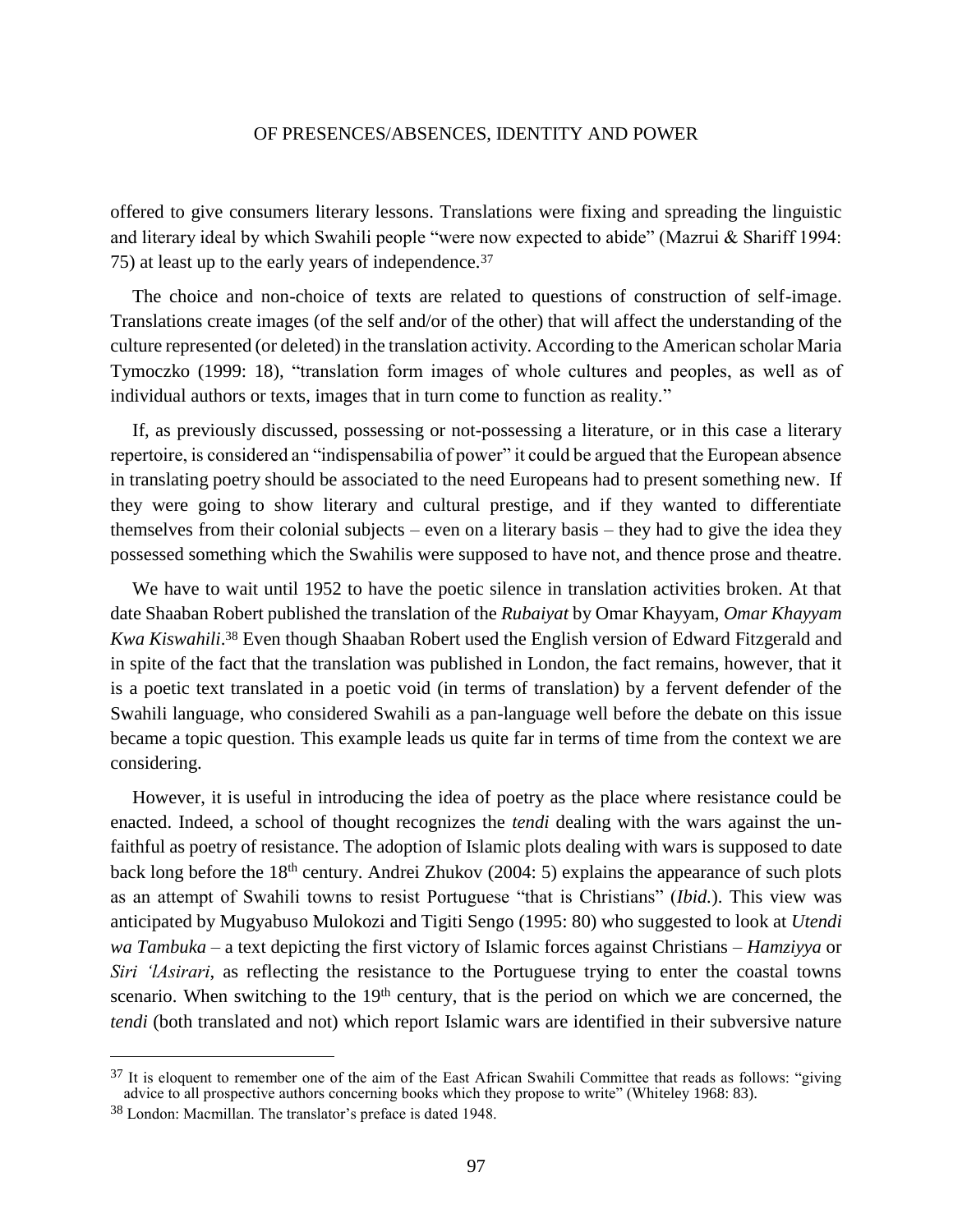by virtue of a parallelism between the oppression experienced by Mohammed's followers and Swahili communities of the 19<sup>th</sup> century oppressed by colonial power (Vierke 2011: 444).

It is through poetry that the portrayal of African resistance to the German conquest is manifested. *Utenzi wa Vita vya Wadachi Kutalamaki Mrima* by Hemedi Abdallah bin Said el-Buhr and *Utenzi wa Vita vya Maji-Maji* by Abdul Karim bin Jamaliddini – although not translations – are a case in point. As Ann Biersteker (1990: 24) has pointed out, such poems represent resistance poetry which constituted "a highly significant mode of political discourse in East Africa at the time of the German conquest." (*Ibid.*). Criticism and opposition were expressed by the subtle means of poetry (the genre deserted by Europeans) the recourse to which enabled, borrowing from the vocabulary of Gayatri Chakravorty Spivak (1988), the subaltern to speak although veiled or allusively.

## **Conclusion**

This article has investigated translation in Swahili literature and culture during late pre-colonial and early colonial times as being both a constrained and a constraining activity that is affecting and affected by the political, cultural and ideological environment of the receiving culture. Translators, writing out of their social and cultural background, made use of translation to accumulate identities. And translations were used to gain or construct prestige. Translated texts are always impregnated by other discourses that are of several kinds – discourses concerning power, politics, economics and the like – and inevitably those discourses will echo their voice, veiled or unveiled, in translations.

#### **References**

Allen, John Willoughby Tarleton. 1971. *Tendi*. London: Heinemann.

- Bassnett, Susan & André Lefevere (ed.). 1990. *Translation*, *History and Culture*. London / New York: Pinter.
- Bertoncini Zúbková, Elena, Gromov Michail D., Khamis Said A. M. & Kyallo W. Wamitila. 2009. *Outline of Swahili literature*. *Prose, Fiction and Drama.* Leiden and Boston: Brill.
- Biersteker, Ann. 1990. The Significance of Swahili Literary Tradition to Translation and Interpretation of Early Twentieth Century Political Poetry. *Discussion papers in the African humanities 6*: 1-28.
- Cerulli, Enrico. 1957. *Somalia: scritti vari ed inediti*, Roma: AFIS.
- Even-Zohar, Itamar. 1990. *Polysystem Studies*, *Poetics Today 11, 1*. Durham: Duke University Press.

Faqihi, Mgeni bin. 1980 [1855]. *Rasi '1Ghuli*. (ed. by Leo van Kessel). Dar es Salaam: Tanzania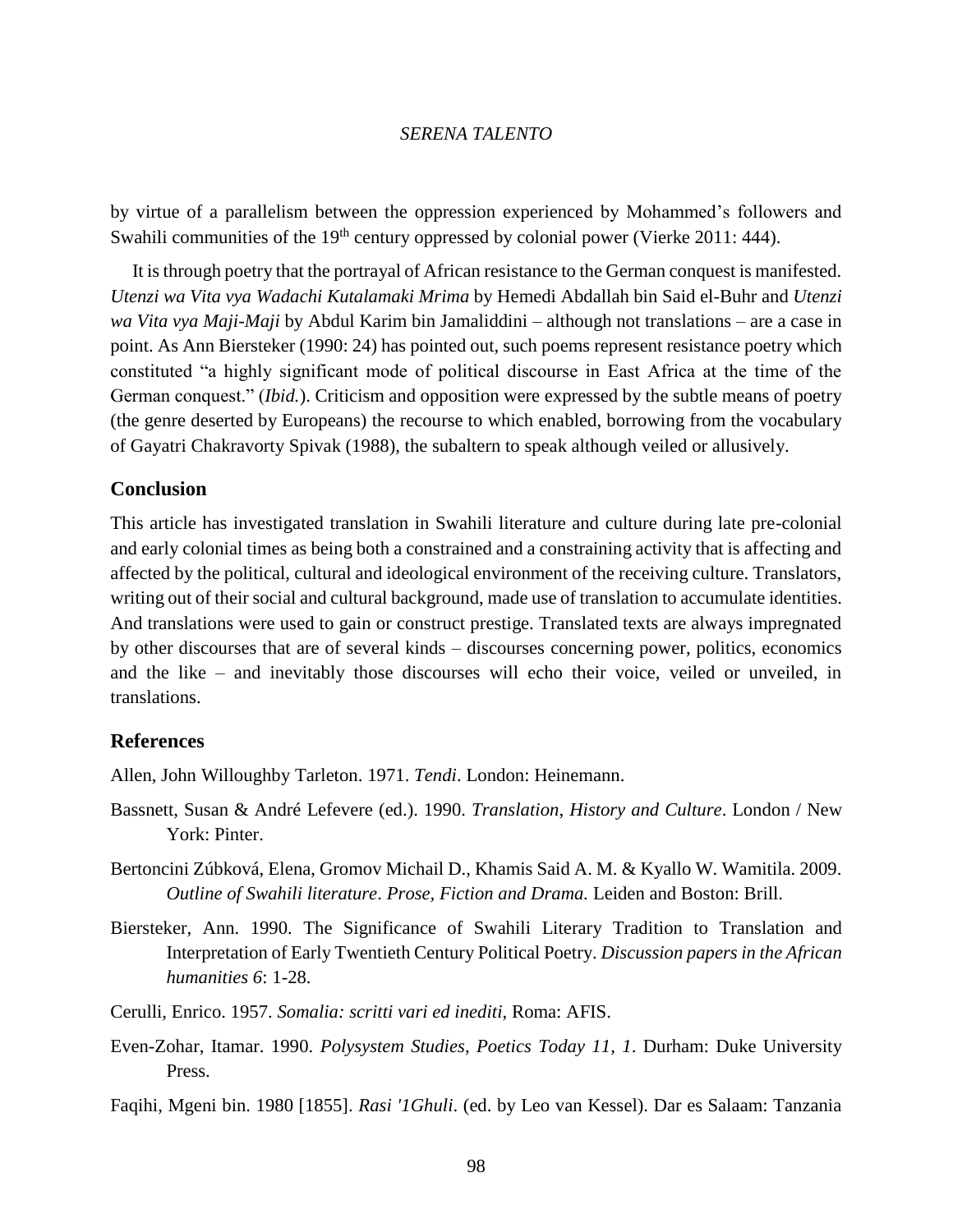Publishing House.

- Freeman-Grenville, Greville S.P. 1962. *The Medieval History of the Coast of Tanganyika*. London: Oxford University Press.
- Harries, Lyndon. 1962. *[Swahili Poetry](http://opacol.unior.it/SebinaOpac/Opac?action=search&thNomeDocumento=X30074510T)*. Oxford: Oxford University Press.
- Holmes, James. 1988. *Translated! Papers on Literary Translation and Translation Studies*. Amsterdam: Rodopi.
- Horton, Mark & John Middleton. 2000. *The Swahili: The Social Landscape of a Mercantile Society.*  Oxford*: Blackwell.*
- Jakobson, Roman. 1971. On Linguistic Aspects of Translation. *Selected Writings: Word and Language vol. 2*, ed. by Roman Jakobson. The Hague: Mouton, pp. 260-266.
- Kawegere, Fortunatus. 1975. *Shamba la wanyama*. Nairobi: East African Publishing House.
- Kezilahabi, Euphrase. 1973. The Development of Swahili Poetry: Eighteenth Twentieth Century. *Swahili 42, 2*, *43, 1*: 62-67.
- Knappert, Jan. 1958. *Het Epos Van Heraklios*. Leiden: Alkmaar.
- Knappert, Jan. 1967. *Traditional Swahili Poetry: an Investigation into the Concepts of East African Islam as Reflected in the Utendi Literature*. Leiden: Brill.
- Knappert, Jan. 1968. The Hamziyya Deciphered. *African Language Studies 9*: 52-81.
- Knappert, Jan. 1971. *Swahili Islamic Poetry*. Leiden: Brill.
- Knappert, Jan. 1979. *Four Centuries of Swahili Verse*: *A Literary History and Anthology*. London: Heinemann.
- Knappert, Jan. 1983. *Epic Poetry in Swahili. And Other African Languages*. Leiden: Brill.
- Knappert, Jan. 1999. *A Survey of Swahili Islamic Epic Sagas*. Lewiston: Mellen.
- [Knappert, Jan](https://opac.uni-bayreuth.de/InfoGuideClient/search.do?methodToCall=quickSearch&Kateg=100&Content=Knappert%2C+Jan) & Leo van Kessel. 2010. Dictionary of Literary Swahili. Lewiston: Mellen.
- Lacunza-Balda, Justo. 1997. Translations of the Quran into Swahili and Contemporary Islamic Revival in East Africa. *African Islam and Islam in Africa*, ed. by David Westerlund, Eva Westerlund & Evers Rosander. London: Hurst & Company, pp. 95-126.
- Lambert, José. 2006. Literatures, Translation and (De)colonization. *Functional Approaches to Culture and Translation: Selected Papers by José Lambert*, ed. by Delabastita, Dirk, D'hulst, Lieven & Reine Meylaerts. Amsterdam & Philadelphia: Benjamins, pp. 87-104.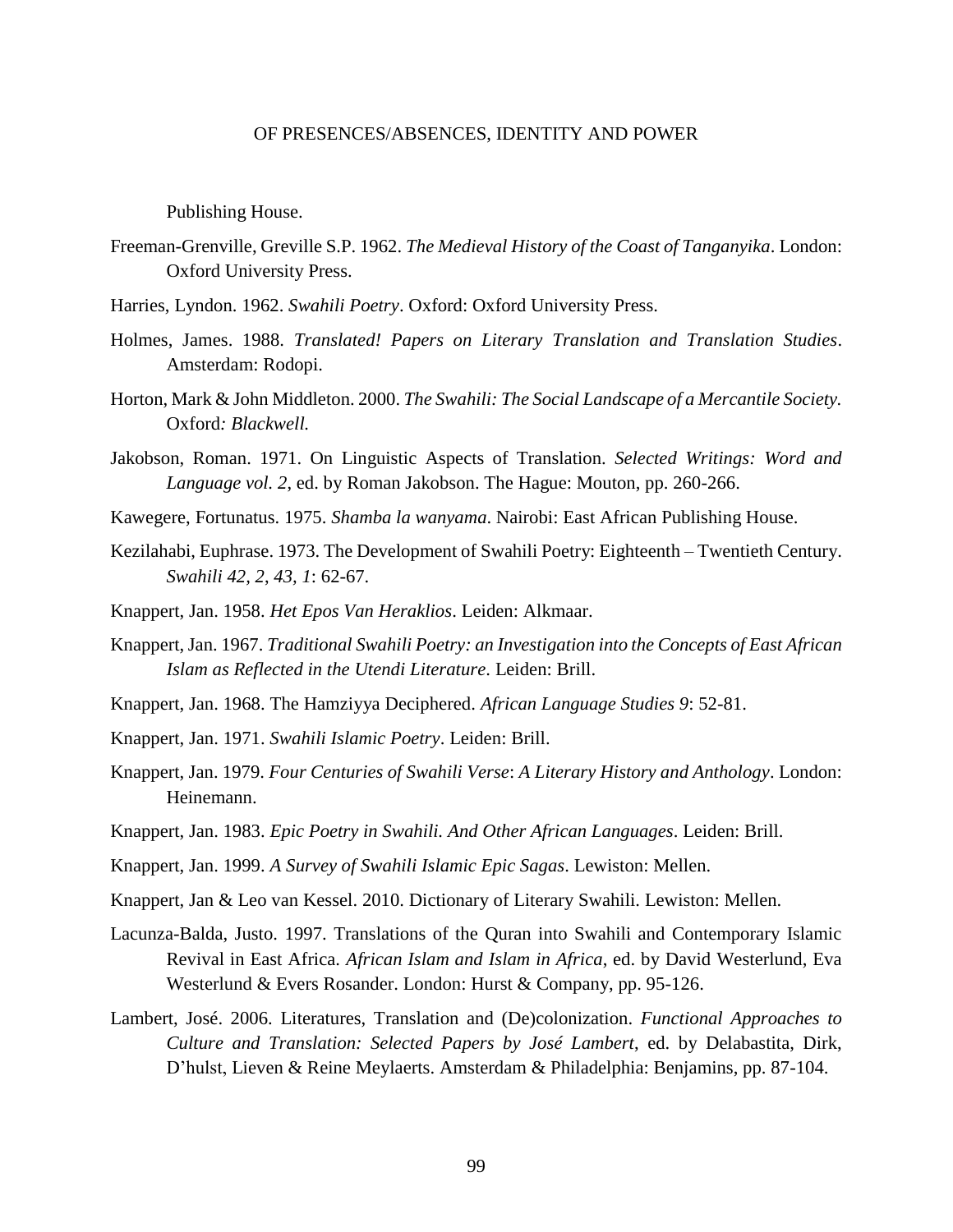- Mazrui, Alamin M. 2007. *Swahili beyond the Boundaries: Literature, Language, and Identity*. Ohio: University Press.
- Mazrui, Alamin M. & Ibrahim Noor Shariff. 1994. *The Swahili: Idiom and Identity of an African People*. Trenton: Africa World Press.
- Mojola, Aloo Osotsi. 1996. The Swahili Bible in East Africa from 1844 to 1996: a Brief Survey with Special Reference to Tanzania. *The Bible in Africa: Transactions, Trajectories and Trends*, ed. by West, Gerald O. & Musa W. Dube. Leiden: Brill, pp. 511–523.
- Mulokozi, Mugyabuso. 1982. Protest and Resistance in Swahili Poetry 1600-1895. *Kiswahili 49, 1*: 25-54.
- Mulokozi, Mugyabuso & Tigiti S.Y. Sengo. 1995. *History of Kiswahili Poetry*. Dar es Salaam: Institute of Kiswahili Research.
- Niranjana, Tejaswini. 1992. *Siting Translation: History, Post-Structuralism, and the Colonial Context*. Berkeley / Los Angeles: University of California Press.
- Nurse, Derek & Thomas Spear. 1985. *Swahili: Reconstructing the History and Language of an African Society, 800-1500*. Philadelphia: University of Pennsylvania Press.
- Nyerere, Julius K. 1963. *Julius Caezar*. Dar es Salaam: Oxford University Press.
- Nyerere, Julius K. 1969. *Mabepari wa Venisi*. Dar es Salaam: Oxford University Press.
- Pouwels, Randall L. 1984. Oral Historiography and the Shirazi of the East African Coast. *History in Africa 11*: 237-267.
- Pym, Anthony. 1998. *Method* in *Translation History,* Manchester: St. Jerome.
- Rambelli, Paolo. 2009. Pseudotranslation. *Routledge Encyclopedia of Translation Studies*, ed. by Baker, Mona & Gabriela Saldanha. London/New York: Routledge, 208-211.
- Rothman, Norman C. 2002. Indian Ocean Trading Links: the Swahili Experience. *Comparative Civilizations Review 46*: 79-90.
- Rzewuski, Eugeniusz. 1991. Origins of the Tungi Sultanate (Northern Mozambique) in the Light of Local Traditions. *Orientalia Varsovensia 2*: 193-213.
- Saavedra Casco, Jose Arturo. 2007. *Utenzi, War Poems and the German Conquest of East Africa*. Trenton: Africa World Press.
- Shaaban, Robert. 1952. *Omar Khayyam kwa Kiswahili*. London: Macmillan.
- Spear Thomas. 1984. The Shirazi in Swahili Traditions, Culture, and History. *History in Africa 11*: 291-305.